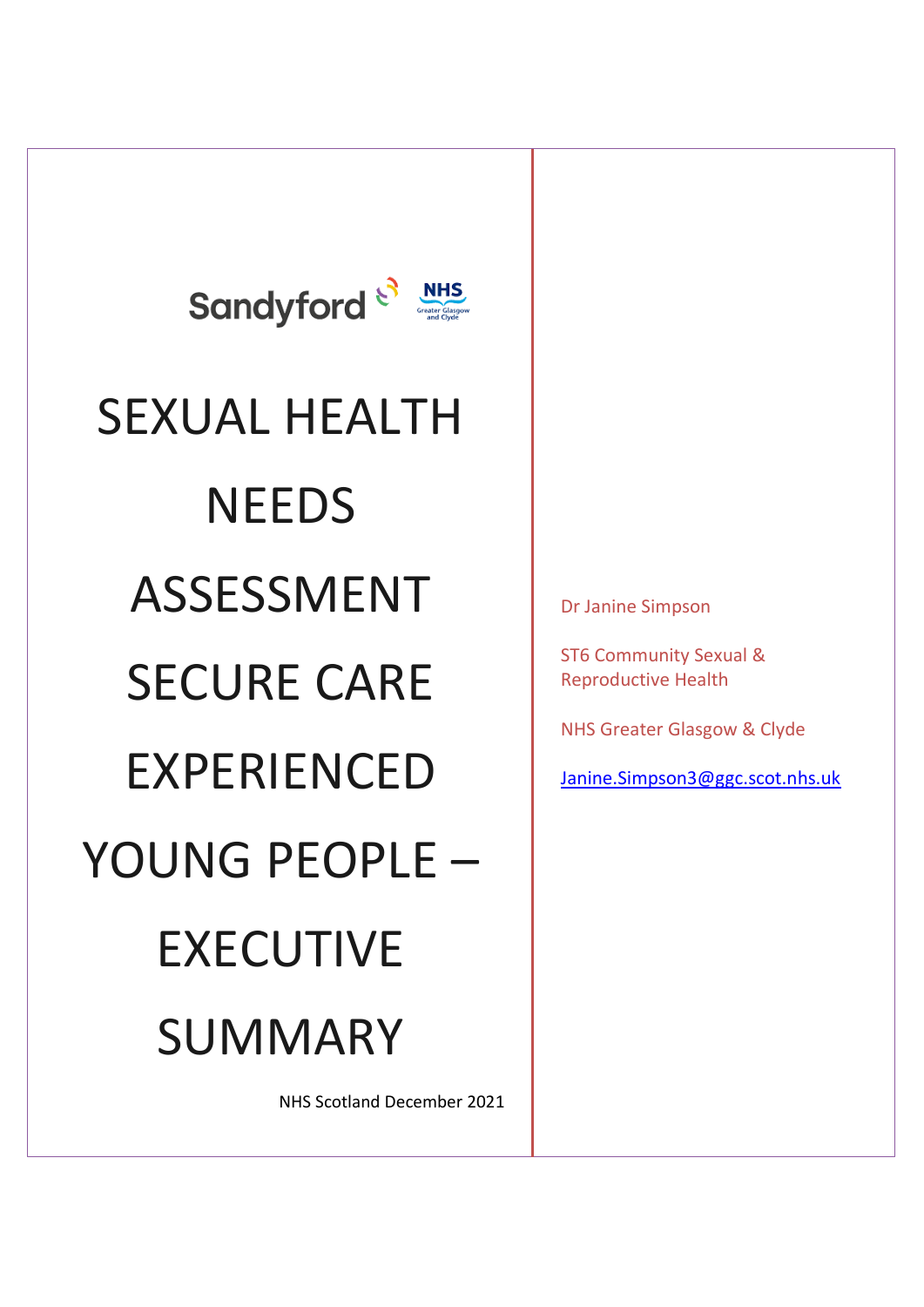# Acknowledgements

A multidisciplinary team were involved in the design and execution of this Health Needs Assessment (HNA).

| <b>Dr Janine Simpson</b> | ST6 Community Sexual and Reproductive Health, NHS GGC           |
|--------------------------|-----------------------------------------------------------------|
|                          | Lead researcher and project author                              |
| Nicky Coia               | Health Improvement Manager Sexual Health, NHS GGC               |
| Jill Wilson              | Health Improvement Lead Sexual Health, NHS GGC                  |
| <b>Fiona Celik</b>       | Specialist Sexual Health Nurse for Young People, NHS GGC        |
| <b>Caroline Wilson</b>   | Specialist Sexual Health Nurse for Young People, NHS GGC        |
| Dr Joanna Speedie        | Consultant, Community Sexual and Reproductive Health, NHS GGC   |
|                          | Lead for Young People                                           |
| <b>Ross Gibson</b>       | Practice Development Advisor, Centre Youth and Criminal Justice |

Thank you for the guidance provided by:

| Dr Judith Godden      | Scientific Officer/ Manager, West of Scotland Research Ethics Service |
|-----------------------|-----------------------------------------------------------------------|
| Dr Catriona Milosevic | Consultant in Public Health, NHS GGC                                  |
| Dr Catherine Nixon    | Scottish Children's Reporter Administration                           |
| Dr Nicola Boydell     | University of Edinburgh                                               |
| Dr Zhong Eric Chen    | Researcher Chalmers Sexual Health, NHS Lothian                        |
| Shona MacNeilage      | Library Services, NHS GGC                                             |
| Marie Hoolighan       | Sandyford Sexual Health Information Technology Team, NHS GGC          |
| Lizzie Coutts         | STARR Group – group for people of lived secure-care experience        |

We are grateful for the staff within The Good Shepherd Centre, Kibble Education and Care Centre and St Mary's Kenmure for their assistance and support in conducting this HNA. In particular Janet McKay, Joan Hodgkiss, Alison Gough, Stewart Yates, Denise Carroll, Neil McMillan and Sinclair Soutar.

We are grateful for the sexual health information provided from other Secure Care units in Scotland.

Thanks go in particular to the young people who participated in the anonymous questionnaire in The Good Shepherd Centre, Kibble Education and Care Centre and St Mary's Kenmure. The information provided is invaluable and will shape future care.

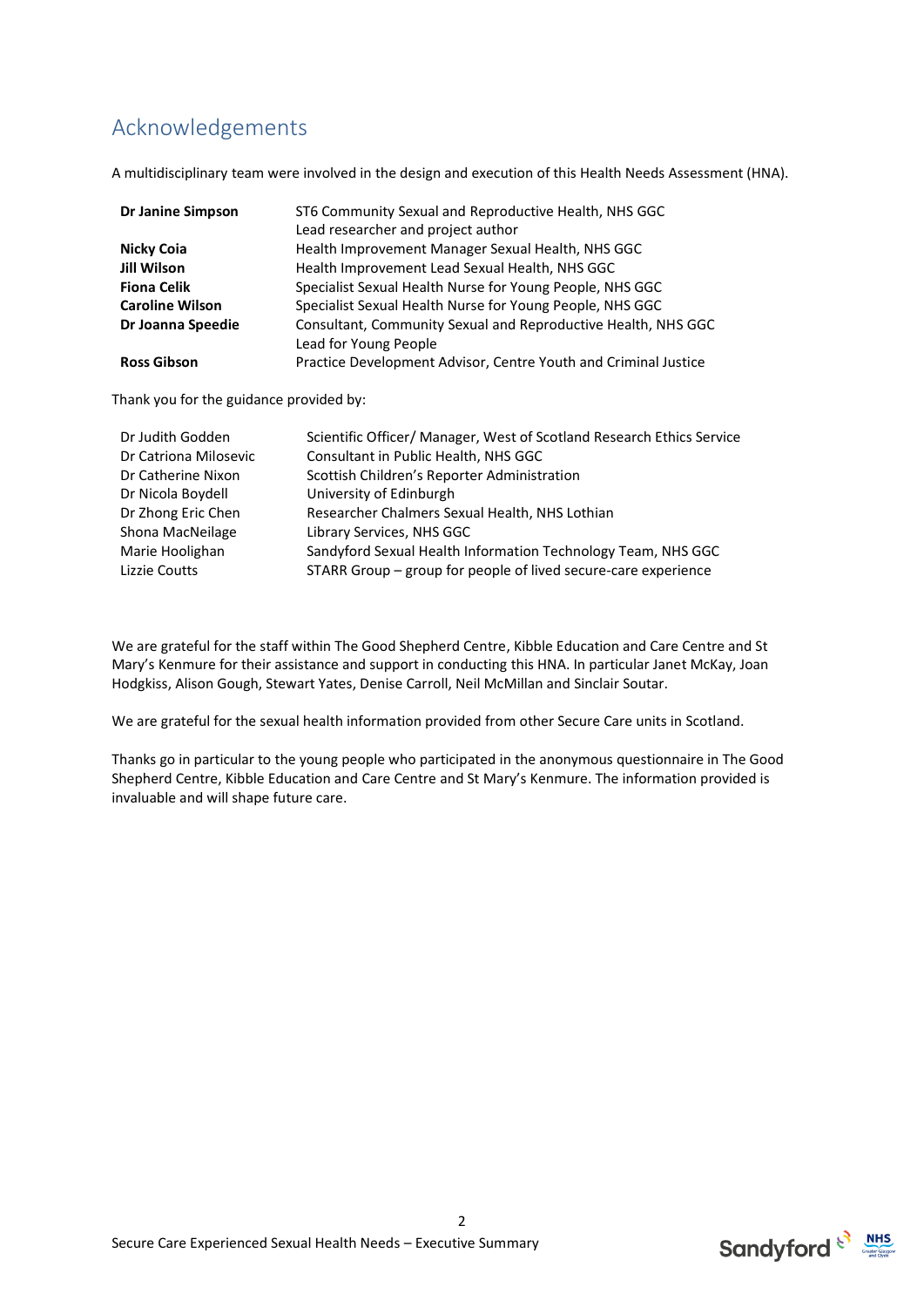# Executive Summary

## Background

The sexual health needs of secure care experienced young people (CE-YP) within Scotland have not recently been assessed<sup>1</sup>. There is also a paucity in the literature of the specific health needs for secure CE-YP and how sexual health is provided within Scotland.

CE-YP are known to be sexually active earlier<sup>6</sup> than their peers, increasing their likelihood of sexually transmitted infection (STI) acquisition, pregnancy and parenthood. It has been found that 20-50% CE-YP aged 16-19 years become parents compared with 5% of the general population.<sup>7</sup>

Additionally, 25% of young women were pregnant or were young parents within one year of leaving care, with CE-YP more likely to continue with pregnancy.<sup>7</sup> Sexual risk taking among CE-YP is likely compounded by poor access to sexual health and meaningful Relationship, Sexual Health and Parenthood (RSHP) education due to frequent moves or non-school attendance.<sup>8</sup> CE-YP are also three times more likely to go missing than non-CE-YP<sup>8</sup> , which in turn exposes them to risk of physical or sexual abuse, or exploitation. These findings are concerning as sexual health services have identified that CE-YP do not routinely access the service<sup>2</sup> and often don't perceive their need to.<sup>9</sup>

The Promise<sup>14</sup> which was published in August 2020 provided a vision as to how the care system should change. As well as challenging Secure Care to fundamentally rethink the purpose, delivery and infrastructure including procurements arrangements, it stated that it must provide consistent standards of care across all providers. It also states these standards of care should continue to be subject to independent scrutiny and accreditation. Following on from this the Scottish Government supported the development and publication of the Secure Care Pathway and Standards Scotland 2021<sup>16</sup> These were co-produced with stakeholders, including children, young people and adults with current and previous experience of care. They set out what all children in or on the edge of secure care should expect across the continuum of intensive supports and services, including sexual health care.

There are currently 84 places in secure care available in Scotland, provided by four independent charitable organisations and the City of Edinburgh Council.

Monthly outreach is currently provided to three of the five secure units in Scotland by a Specialist Sexual Nurse from Sandyford Sexual Health in NHS Greater Glasgow and Clyde (NHS GGC). This compromises of a 4-hour session, with 8 x 30-minute appointments available. Time is also allocated to complete documentation, reviewing results and further follow up including linking with other professional's e.g. social work.

Formal evaluation of the service has not been undertaken and the recent NHS GGC Young Peoples Sexual Health<sup>23</sup>review did not extend to outreach care. There is also a paucity in the literature of the specific health needs for secure CE-YP and the current service outlay in Scotland.

Work has been published by NHS Fife<sup>1</sup> and Lothian assessing the current barriers and key priority areas for service improvement<sup>8</sup> for care experienced young people. A health needs assessment was therefore executed, focusing on secure CE-YP.

#### Aims

Systemically describe and measure sexual health needs of secure CE-YP in NHS Scotland. This will evaluate the current service and inform future plans to design and deliver appropriate patient centred sexual health care to secure CE-YP.

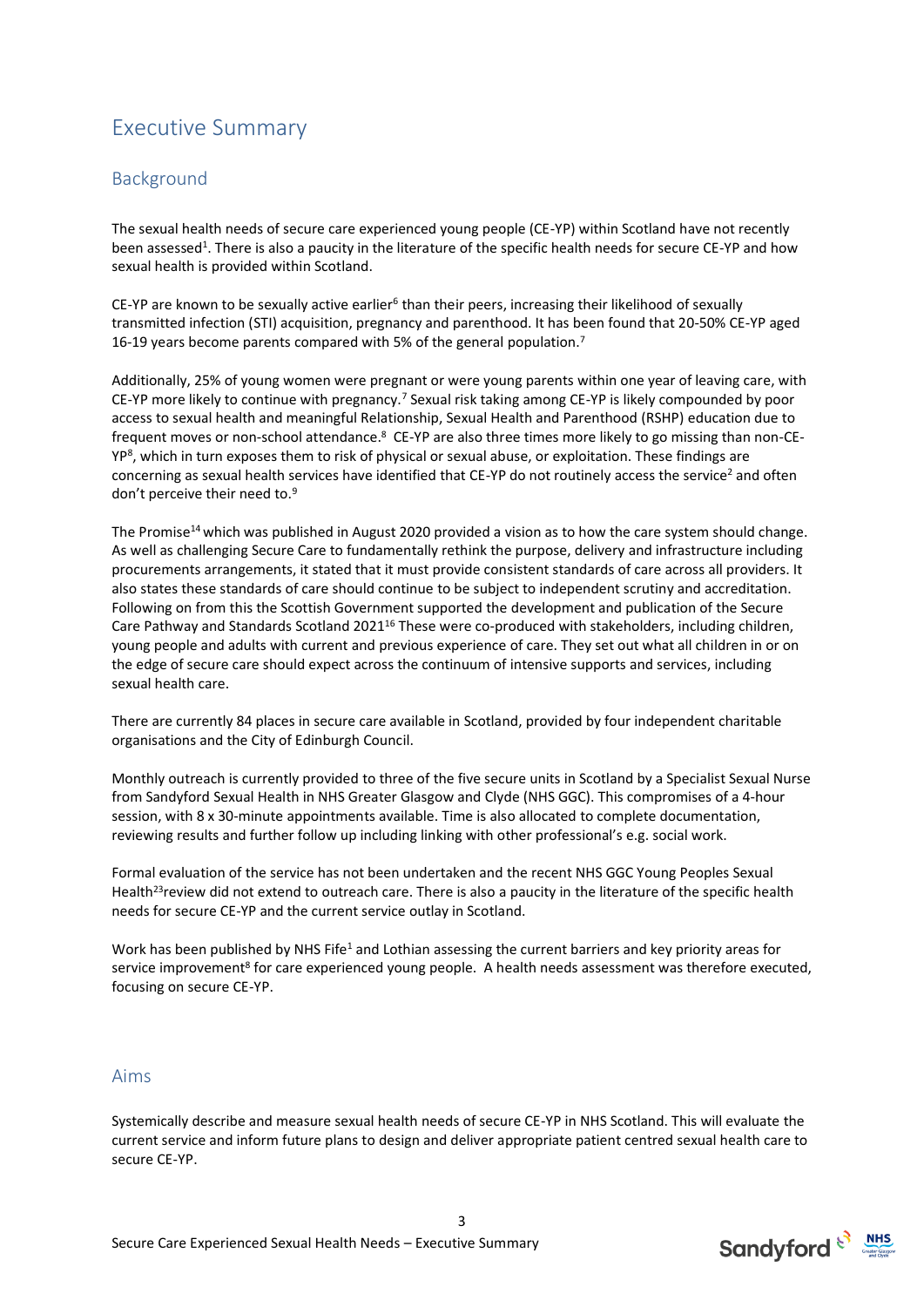## Objective

- Identify pre-existing difficulties, which may pose a risk to their sexual health.
- Identify sexual and reproductive health (SRH) problems faced by secure CE-YP.
- Attempt to quantify the unmet SRH needs and gaps in sexual healthcare provision.
- To inform future work and makes recommendations for future research/data collection.
- Aim to make recommendations for future planning, inform service design and deliver patient centred care.

### Methods

This HNA comprised of three components: epidemiological, corporate and comparative needs assessment.

- 1. Epidemiological
	- Literature review for the sexual health needs of CE-YP in the UK.
	- Review of the NHS GGC Sexual Health Secure Outreach clinical activity in 2020
	- Anonymous questionnaire completed by current secure CE-YP within secure units in NHS GGC.
- 2. Corporate
	- Views of those who work with secure CE-YP within NHS GGC including secure staff, health and social work, through an anonymous questionnaire.
- 3. Comparative
	- Compare current services provided by NHS GGC to those provided by other health boards and describe recognised standards for service provision.

#### Conclusions

#### Background

This was the first time the sexual health needs of current secure care experienced young people had been assessed in NHS Scotland, including reviewing the current service delivery model within Scotland.

It set out to describe and measure the current and unmet needs of secure CE-YP, to enable services best plan how to deliver care moving forward across the country. They are a vulnerable group of people who experience a disproportionate number of health inequalities including gender-based violence. Just under half of those who attended the outreach clinic reported an episode of non-consensual sex, and for 38% it was within the last year. Young people are the future, and it is important that we can support them with their sexual health needs and general wellbeing.

Young people's attendance rates at sexual health clinics have been steadily declining over recent years, which have further decreased due to the Covid-19 pandemic. Young males also do not appear to be engaging with the service overall, however within the outreach clinic population in 2020, 42% were male, with the epidemiological SHNA capturing a significant proportion of their views.

#### Clinic Set Up

Currently all 3 secure care units within NHS GGC receive specialist sexual health input. Secure care placements are funded by the young person's residing local authority, at a cost negotiated by Scottish Excel. The secure units within NHS GGC are private organisations and are responsible for ensuring the young person's needs are met including their health and education as set out by the Secure Care Standards. 16 Focusing on clinical activity from 2020, 22% (n=10) of young people were from out with Scotland, which can pose challenges with collating health and social work information, including vaccination status<sup>1,8</sup>.

Secure Care Experienced Sexual Health Needs – Executive Summary

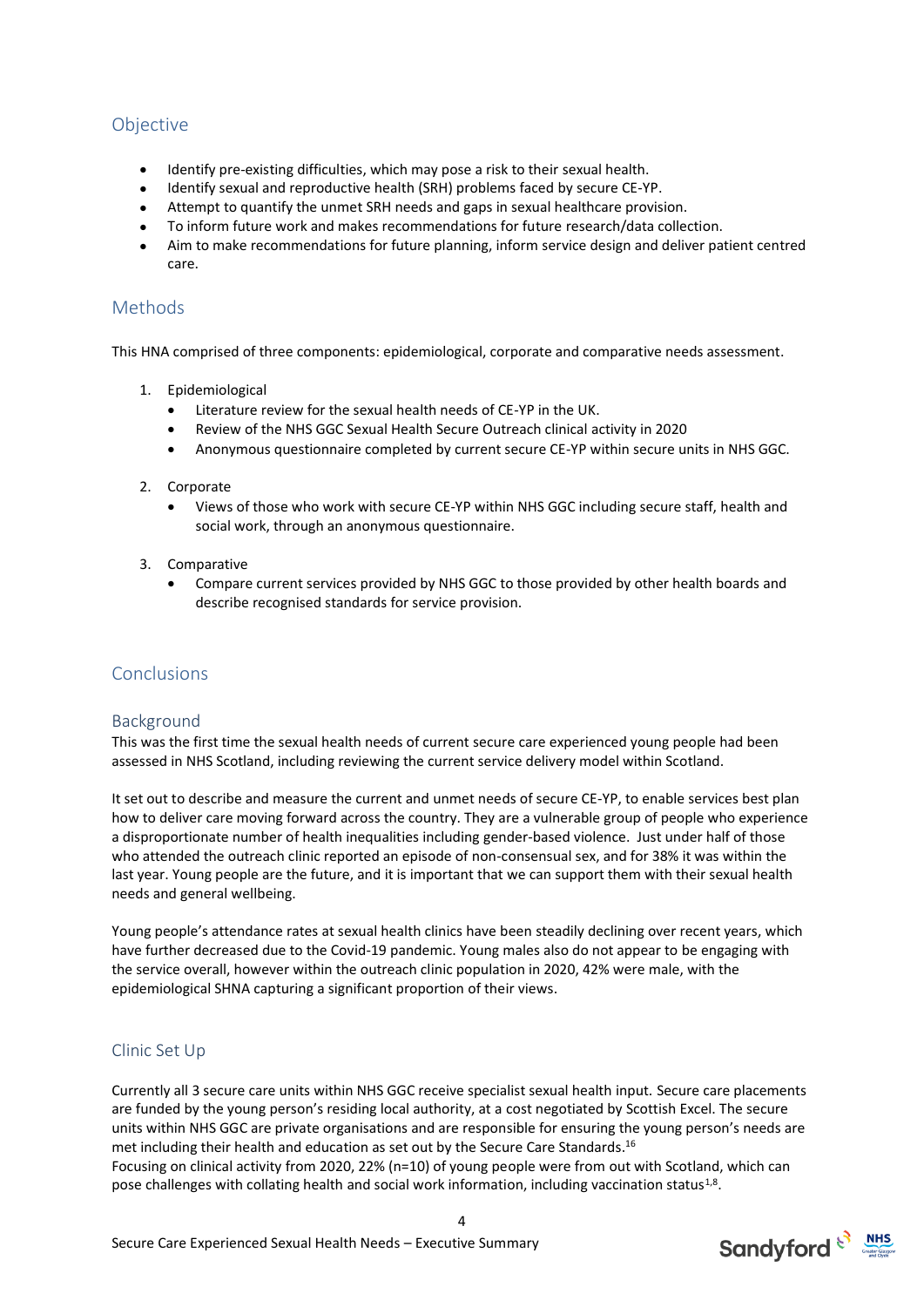#### Sexual Health

For the majority who attended the outreach clinic it was their first encounter with sexual health services, with reasons for not including "no perceived need" or "frequency of address changes".

For those who attended the clinic 89% were sexually active, with 25% experiencing their first sexual contact under the age of 13 years. A history of child sexual exploitation (CSE) or sexual assault was a reason for admission to secure for 29% of young people.

Despite this, only 1 in 5 young people who attended the clinic had used contraception, with 40% never using condoms. Long-acting reversible contraception (LARC) use was also low with only 19% (5/26) from the secure CE-YP questionnaire reporting use, which is also reported in the CONUNDRUM study<sup>24</sup>.

It is vital we engage with young people and begin discussions regarding their contraceptive choices. Within the outreach population, three young people reported a previous pregnancy, with one during their secure care admission.

#### Sexually Transmitted Infection Screen

Reported STI screening rates were also low, with only 35% of the surveyed population having a previous screen. This is despite the known risk factors as already highlighted. It further highlights the perceived lack of sexual health needs. When young people attended the outreach clinic, 75% were offered and accepted dual chlamydia and gonorrhoea testing and 55% accepted BBV screening and syphilis bloods. The number of positive results were low, however this short intervention normalises and encourages regular screening further supporting stigma reduction.

#### Vaccinations

Young people if eligible are offered opportunistic vaccinations against hepatitis B and human papillomavirus. A history of previous sexual violence, injecting drug use or all new inmates entering a UK prison should trigger a discussion for hepatitis B vaccination. These are frequent issues affecting secure CE-YP as demonstrated within the results.

Guidance states that a comprehensive health assessment is complete on admission including determining childhood immunisation status and ensuring they are complete for their age. Since August 2019 the HPV school vaccination programme has been extended to all genders in S1.<sup>19</sup>

Three CE-YP reported receiving the complete HPV vaccination course, with 6 reporting a single dose. Despite this only 3 HPV and HBV vaccines were administered to the outreach population during 2020. The majority of CE-YP appear unsure why they have not received their vaccines, with others stating they weren't at school on the day of vaccination administration. WHO CARES? Scotland produced a report with CE members who shared their views on SRH issues. They report frequent school non-attendance reduces access to vaccinations and RSHP education.<sup>25</sup> This along with providing information for young people to reflect on their own needs, delivers education around important health topics such as HPV vaccinations and their importance.<sup>25</sup>

#### Relationship Sexual Health and Parenthood Education

When asked, most CE-YP have had some RSHP education at school, with the majority having found it useful/slightly useful (27%). Comments were varied with some mentioning again that non-school attendance impacted this, along with a disruptive classroom environment. This would support education teams within the secure units prioritising and increase the frequency of discussing RSHP education, which may also be missed due to short-term placements.

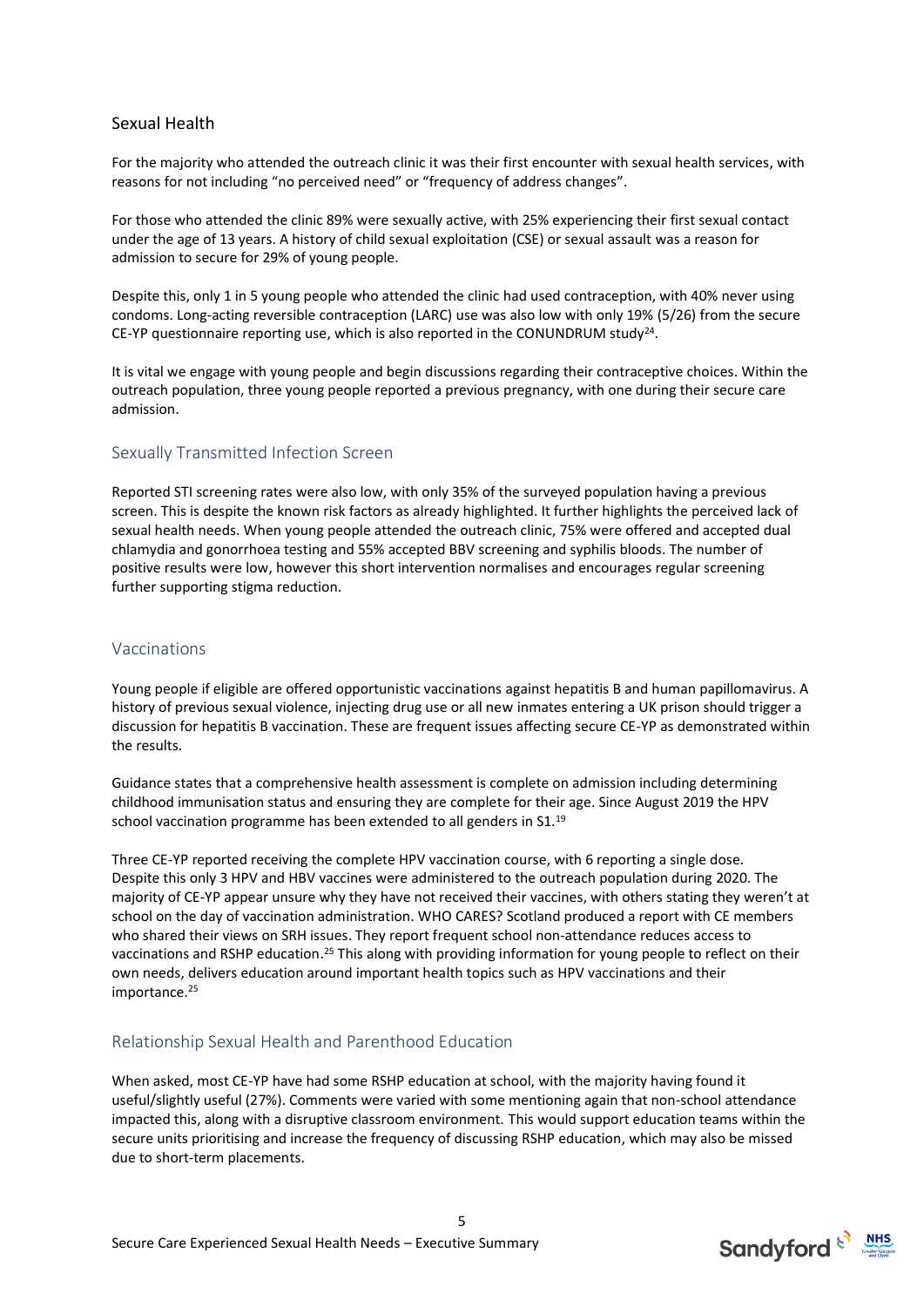It is clear however that a significant proportion of young people have not engaged with services related to their sexual health, often due to a perceived lack of need to, despite having multiple needs. This again is supported by the WHO CARES? report.<sup>25</sup>

#### Engaging with Young People

As well as improving the opportunity to provide RSHP education, it is evident that sexual health services need to do more to engage with and meet the needs of secure CE-YP. This also includes partnership working with third sector and health improvement teams.

Young people seem to want to learn about sexual health services from 'trusted' sources such as through health services, online and from professionals e.g. education. Online booking was felt to be important, with accessible clinics in secure or near residential units or pop-up clinics in public places rated. Young people also wish to be able to communicate with a healthcare professional like they would their friends via SMS or online.

When considering online platforms young people state Facebook, TikTok, Snapchat and Instagram are the best modalities, with no-one using Twitter.

Most professionals who took part in the corporate needs assessment had a positive view on outreach services, stating they improved access, reduced barriers, stigma and embarrassment faced for young people who need to use secure transport to attend appointments in the community.

Some were concerned however that by placing all the emphasis on outreach provision to provide sexual health care, it may lead to a deskilling to staff. It was also postulated that secure care health staff could provide sexual health care, while supported by specialist sexual health care services, as the monthly outreach may miss those who have shorter admissions. It is therefore vital that all staff feel supported to engage in discussions and signpost young people, with everyone having a role to play

Policy supports a uniform service provided to young people. It is evident from the comparative needs assessment that not all secure CE-YP in Scotland have outreach access to sexual health care.<sup>1, 8</sup> This HNA highlights some of the barriers associated with not introducing outreach, and limitations including resources from both staffing and funding stream. Services should undertake a review of their own clinical activity to assess the inclusion of secure CE-YP into their service and assess if their needs are being met, and ultimately the secure care standards $16$  are beginning upheld.

As mentioned earlier, fewer young people are engaging with sexual health services. In NHS GGC we need to do more to improve this and do more to engage with some of the most vulnerable young people. Professionals feel that CE-YP needs have increased in complexity particularly in relation to CSE and mental health.

It is clear from the evidence that young people may not perceive their own sexual health needs for many reasons, and thus won't attend clinics. A "flexible" young people's service rather than fixed location would provide opportunities to have clinics near residential units, public locations or near events, as is preferred by young people. As well as providing access it also improves visibility, offers opportunities to re-engage with young people and for public health interventions. It may also begin to work towards addressing some of the many inequalities faced by young people in particular those care experienced.

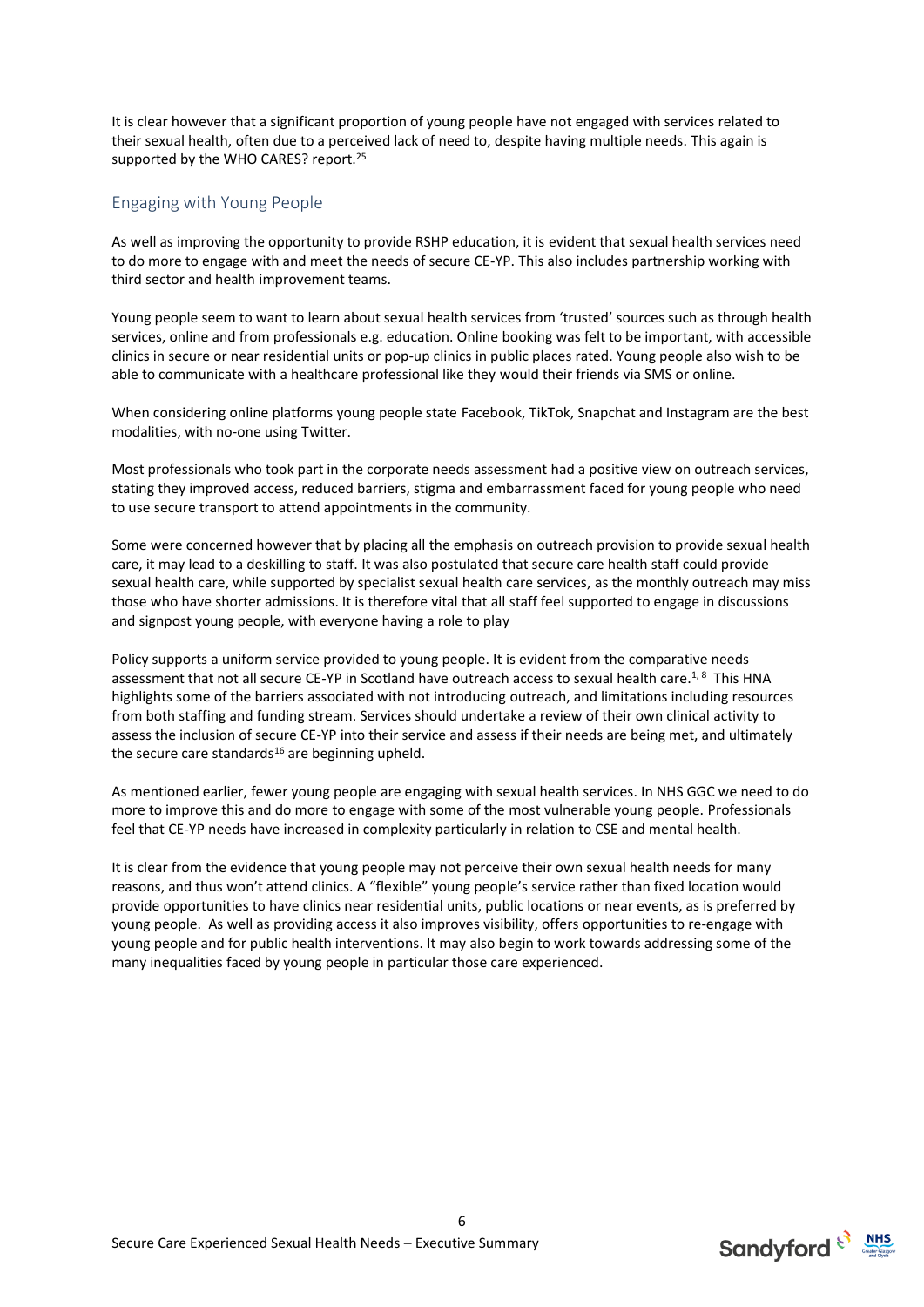# Recommendations

#### **Policy**

- 1. Ensure consistent standard and access to sexual health care from all secure care providers, as set out by the Secure Care Standards. These standards should be subject to independent scrutiny and accredited.
- 2. Funding streams need to be established to ensure these priority services are adequately resourced, and all secure CE-YP have equitable access.

#### Clinical

- 3. Health assessments for care experienced children and young people must include an assessment of their sexual health needs, and not just assess understanding. This should be completed within 4 weeks of 'care-experienced' status and reviewed regularly.
- 4. Ensure all young people are offered a sexual health assessment on admission to secure care. They should be provided with information about how to access sexual health care and provided with the opportunity to attend this.
- 5. Offer comprehensive sexually transmitted infections screening including self-taken samples and blood borne virus testing.
- 6. Assess hepatitis B virus risk and offer prophylactic vaccinations where indicated e.g. criminal justice involvement or previous sexual assault.
- 7. Human Papilloma Virus (HPV) vaccination status should be assessed on the admission health assessment. This may mean liaising with other healthcare providers across the devolved nations and Ireland. If HPV vaccinations are due, secure unit health staff should notify the local school vaccination team or sexual health services, prior to the outreach clinic. This will maximise opportunistic vaccination provision.
- 8. Sexual health services should record the community health index numbers within the sexual health notes, where permission is granted. This is needed to determine and update HPV vaccination status. Non-Scottish patients and other temporary residents can have a CHI number allocated if required.
- 9. Young people should have access and offered the choice of all methods of contraception, including long-acting reversible methods. Where possible contraception should be provided when requested including progestogen-only implants. If intrauterine contraception is the preferred method, CE-YP should be fast tracked to their local service.
- 10. Young people should have access to information on contraception (including how to correctly use the method), sexually transmitted infections and wider sexual health issues e.g. consent and pornography. This should be in an accessible format.
- 11. Sexual health services should ensure demographical details are collected for all young people including ethnicity and disability. This will allow thorough analysis and identify any potential gaps in service provision and access.

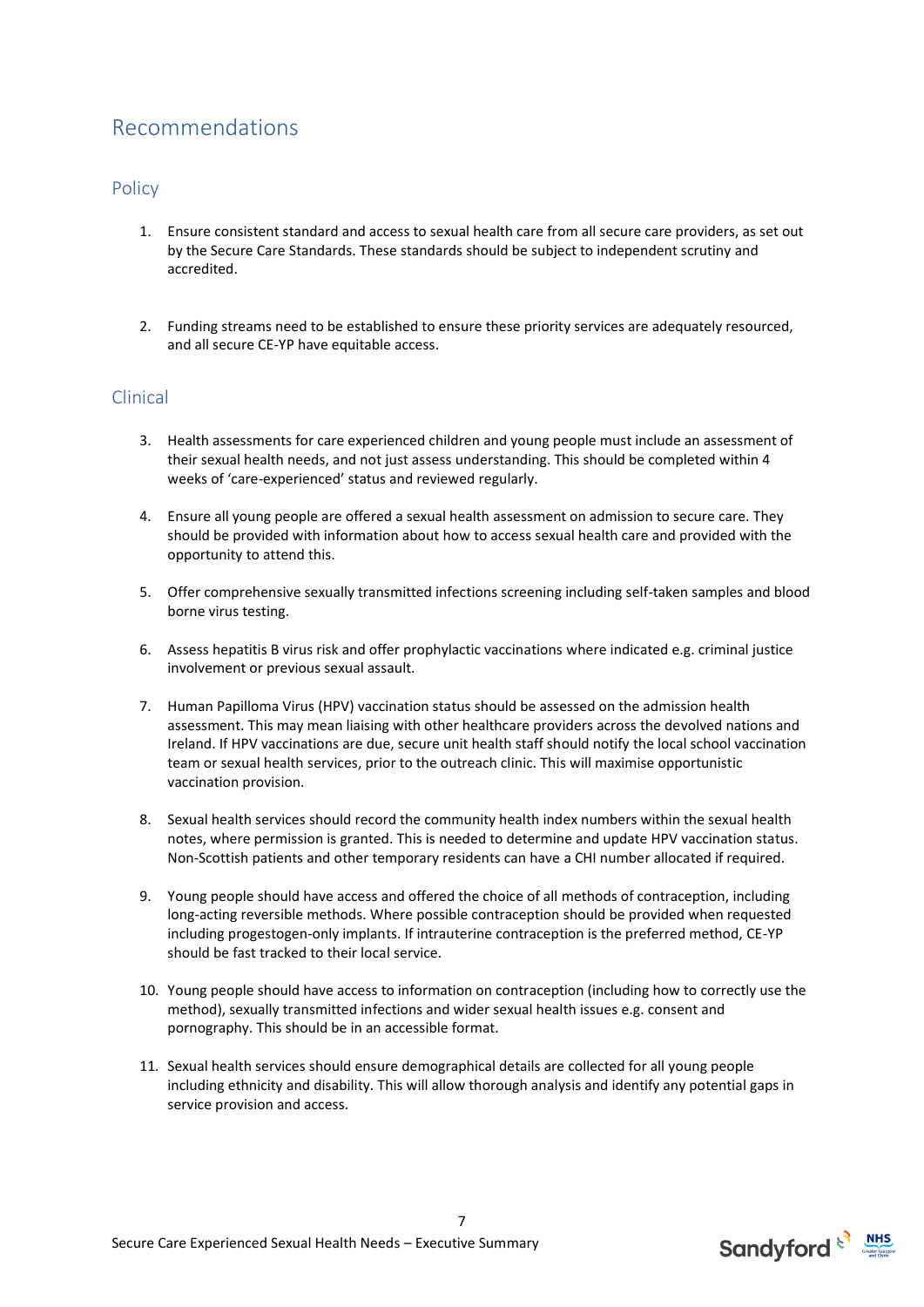#### Access

- 12. Secure care units should ensure all secure CE-YP have access to regular inhouse sexual health care. Where young people may have a short admission, their sexual health needs should still be assessed and addressed.
- 13. Sexual health services should work with secure care and step-down units to ensure sexual health care is maintained and promoted when young people leave care. Consideration should be given to developing a future outreach model to this group.
- 14. Consider secure care health staff developing skills in assessing and managing sexual health needs with the support of specialist sexual health services.
- 15. Consider developing a "flexible" or "*mobile*" young people's service, rather than fixed location. This would provide opportunities to have clinics near step down units, residential units, public locations or near events. As well as providing access it also provides improved visibility and opportunities for public health interventions.
- 16. Online booking should be available for young people to book appointments. There should also be other options for those without digital access, including telephone or drop in priority access to sexual health.
- 17. Sexual health services should consider the option to provide a live chat or SMS function to aid communicating with young people.

#### Informing of Service

- 18. Sexual health services should have an accessible and engaging website, which contains service information and how clinics can be accessed.
- 19. While online booking is preferable for young people, sexual health services should ensure their service is visible to secure CE-YP. Secure CE-YP have expressed a preference to learn about sexual health service within the secure units, health and education sector via staff and posters.
- 20. Sexual health services should engage with social media platforms to provide opportunistic education and advertise sexual health services, including what they offer and why it is important. Targeted marketing may be helpful. Preferred platforms include Facebook, Snapchat, TikTok and Instagram.
- 21. Professionals who interact with young people need to be informed of their local services and how young people can access them.
- 22. Professionals who interact with young people should feel confident to discuss sexual health with young people and be able to signpost to resources.
- 23. Professionals should be supported (temporally and financially) to participate in regular sexual health continued professional development.
- 24. Sexual health and health promotion staff should continue to work with professionals who work with CE-YP including third sector to support educational needs and build on links to ensure those most at risk are able to engage with the service.